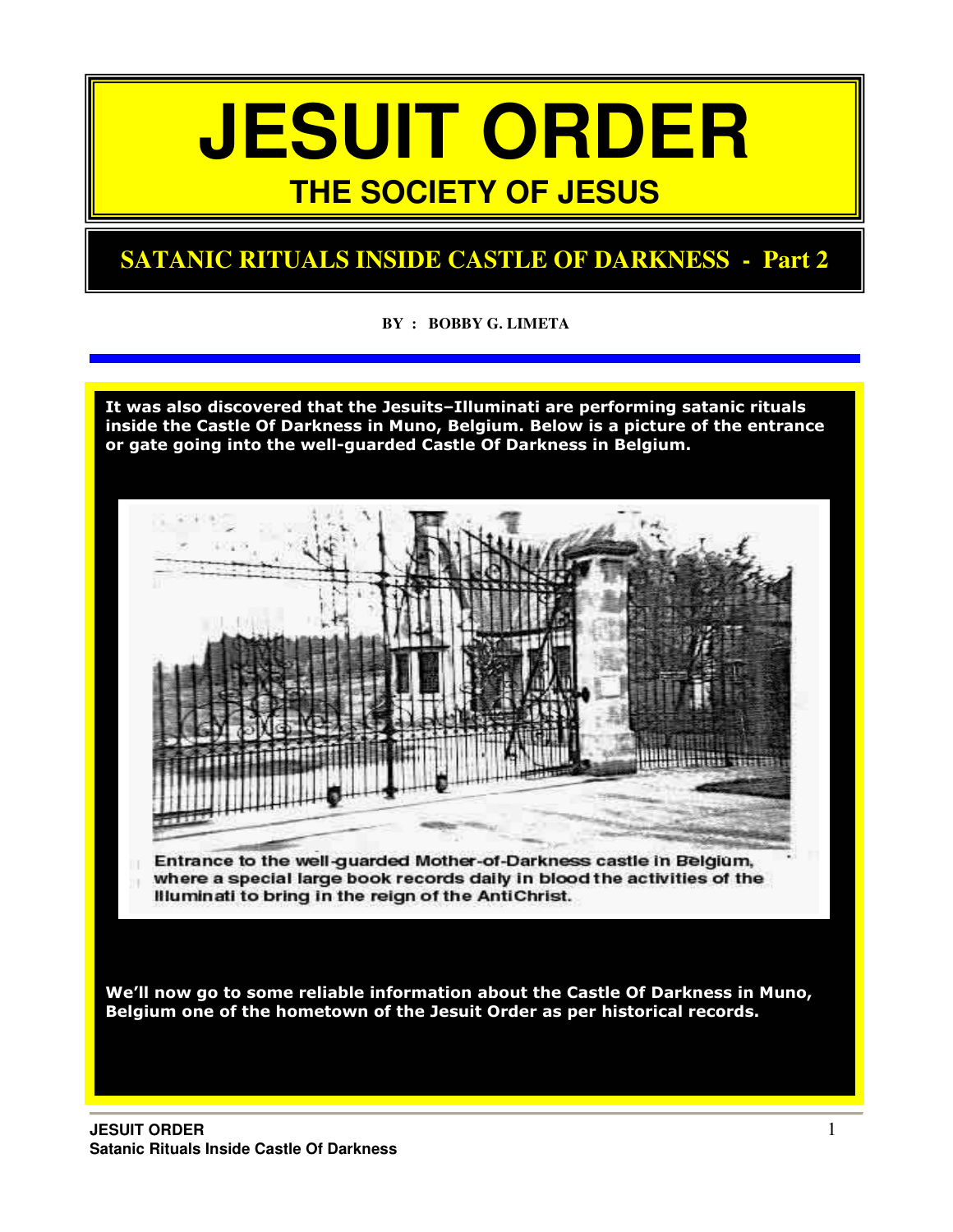*The Castle of Darkness is a real castle in MUNO, BELGIUM, in case you want to run a search. Muno, Belgium is famous for its JESUIT roots, and many JESUITS still live in the area today. The JESUITS are obsessed with global domination and have been at it for many centuries. They are all over the world, and practice ancient SATANIC RITUALS, that include child sacrifice to Satan.* 

*You will see a pattern of kidnapped children , terrified judges, and witnesses surrounding the JESUITS and evidence of ritual satanic torture and murder, etc., wherever they hold their secret meetings, many local kidnapped children are never seen alive again. (On December 16, 2004, a woman was killed and her baby cut from her womb in Missouri, USA, and there have been many other women killed and their babies taken from their wombs).* 

#### Let us go to the article of Wes Penre (one of the authority when it comes to the Illuminati issues).

#### **http://www.illuminati-news.com/flight-to-brussels.htm**

**Flight to Brussels and the "Mother of Darkness Castle" from Don Deppeller, May 16, 2005 (Posted here by Wes Penre : May 16, 2005)** 

**To understand this article, you first need to read the following, unless you are already familiar with Dan Burisch. Wes Penre.** 

**The Saga of Dr. Dan Burisch** 

**Area 51 Microbiologist Dr. Dan Burisch Ready To Talk Jeff Rense Interview With Bill Hamilton Regarding Dr. Dan Burisch Dr Dan Burisch, Project Lotus and Disclosure of the Extraterrestrial Presence US Government Scientist Confirms Allegations of Harassment of American Asylum-Seekers** 

#### *It appears I have permission to share an amazing little episode that occurred recently.*

*Many of you may recall, a few pages back, that Dan had decided to forego the trappings of power in Washington and surrender the J#9 chair. He was told that he could name his replacement, however. Well, he has made his choice and I for one am not going to name that individual, even as I won't name the others that swear the Masonic oath and occupy the Twelve chairs. What I alluded to in the previous page is now part of a history that few will hear of, but*  is nonetheless a momentous event in this "saga" (or, as some who hang around here and can't *get enough call it, "this pile of rubbish").* 

*Dan was under instruction to bring to Washington the name of his intended replacement, which he did. A ranking member of the Maji received him, and again requested that he reconsider and remain on the board, "even given the prophecy". I'm not knowledgeable about what this "prophecy" means, only that it has a basis in certain parchments in the possession of the Maji*  which allegedly come from the Priory of Sion (the reader may recall the account of this

reiterated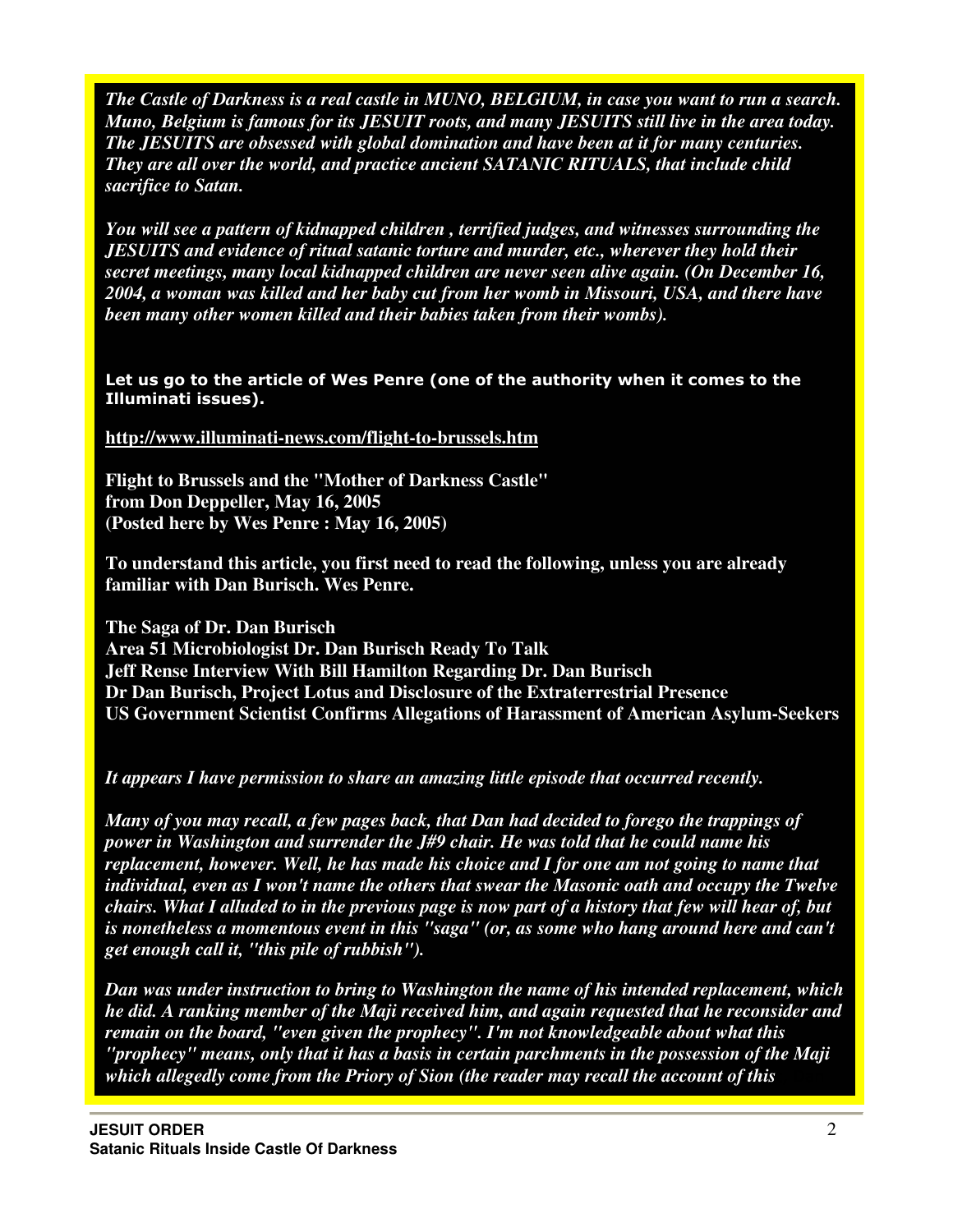*medieval secret society that is allegedly the keeper of the holy bloodline). In any event, Dan reiterated his desire to carry through with his decision to quit Majestic as a member of the Maji, stating that he was quite certain of his choice, and then announced that he was "off to Brussels for coffee".* 

*He then flew to Brussels, Belgium, via Heathrow Airport in London, in order to arrive at the Summoning scheduled to be held at the Mother of Darkness Castle there (this was all to occur on Friday the 13th, at 8pm local time). Upon arriving, he was met by a member of the European Commission, and they got in the member's car to go to the MODC (Mother of Darkness Castle), where the Illuminati was in session. Dan ordered the driver to take him downtown and asked him to stop at a cafe. I'm told it was the Le Grand, but I'm not certain.* 

*Outside the Mother of Darkness Castle, Dan ordered a second-floor table, and ordered a Belgian espresso (they DO know how to make good espresso in Brussels, having been there myself, but not on Illuminati business). After finishing the espresso, with the member getting very anxious, Dan ordered the driver to return him to his plane at the airport. The member was "in a near-panic", as you can well imagine; Dan had just stood up the Europhie in session, on a very key date and at the very place where the alleged while in session, on a very key date and at the very place where the alleged antichrist is supposedly to arise from. Dan then flew back to Las Vegas, avoiding the stop in Washington. He is supposed to have answered, in response to a question as to why, "I said I was going to Brussels for coffee." He did, however, hand an envelope to the EU member; supposedly in the envelope was the name of the individual Dan had named to replace himself.* 

*The reader may choose to believe or disbelieve this story, and I'm certain that the usual suspects will be all over it, scoffing with contempt or worse. I offer it only for your perusal, and if any think they can disprove it, I welcome a well-reasoned proof.(1)* 

*It certainly sounds like Dan though!* 

The microbiologist Dan Burisch encountered the Illuminati satanic session. Because of this event, it was found out that EU Officials are member of the Illuminati and that members of the Illuminati have close relationship with their masters – the Jesuits. Since some people discovered that the Jesuit–Illuminati are performing satanic rituals inside the Castle Of Darkness in Belgium by sacrificing children, many children are missing in Belgium.

# **Belgium's Silent Heart Of Darkness**

**Waiting for justice** 

**Olenka Frenkiel Sunday May 5, 2002 The Observer**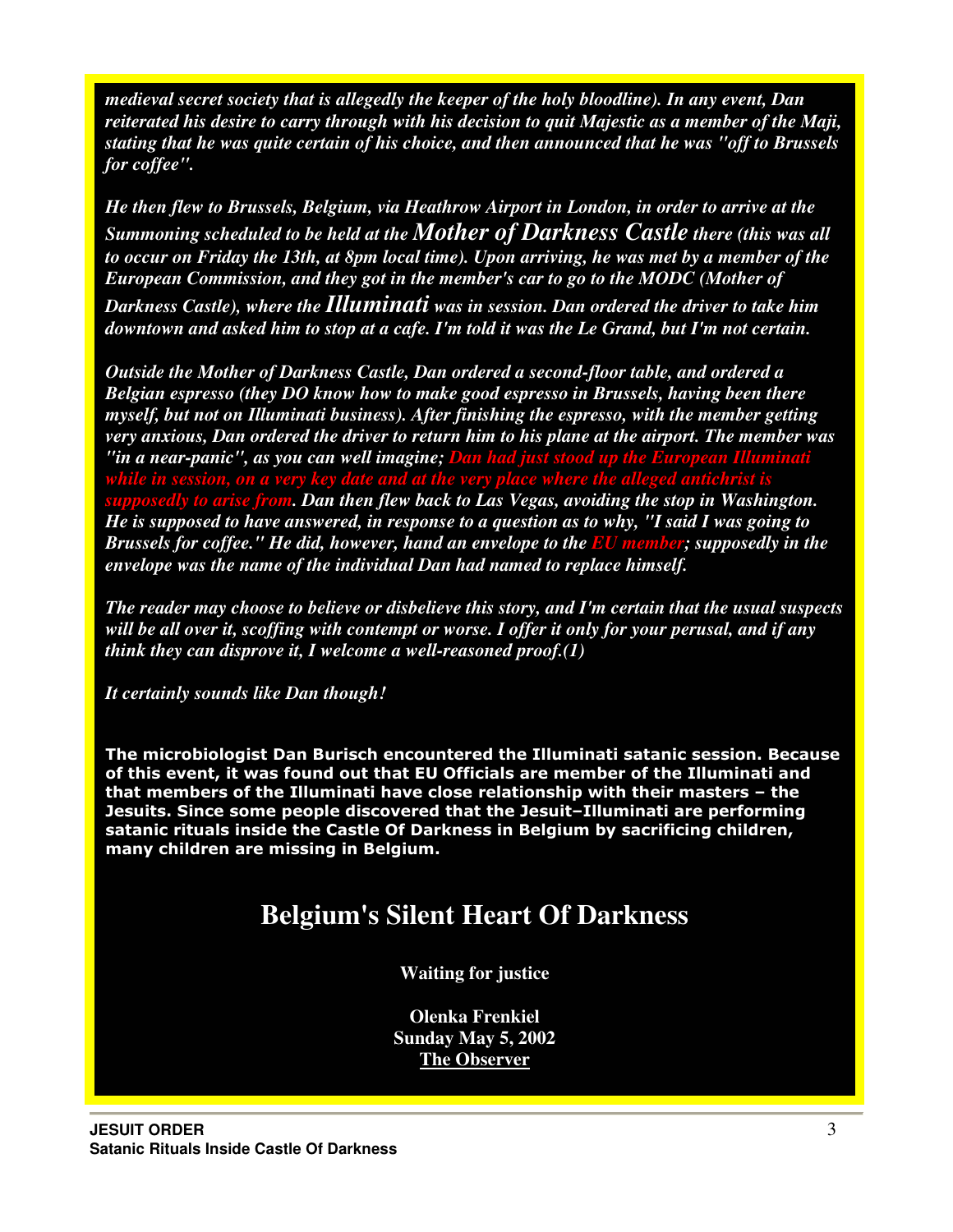*Something is rotten in the state of Belgium. Six years after the arrest of Marc Dutroux, the country's notorious pedophile, no date has been set for his trial and the case remains painfully unresolved.*

**In 1995, when two eight-year-old girls were kidnapped***, Dutroux, a convicted sex offender, was a prime suspect from the start, yet he wasn't arrested for 14 months. By that time, four of his captives - including the two girls - were dead. Since his arrest, 20 potential witnesses connected with the case have died in mysterious circumstances, fuelling suspicions of a coverup reaching the highest levels.* 

*I have spent the last six months making a documentary about the investigation. Early on, I was told by one senior government adviser: 'You must not underestimate the terrible record of our Belgian justice system.'* 

*It's a system which today appears paralysed, unable to prosecute the accused, his wife and an alleged accomplice. With each successive year in jail without trial their case against the Belgian authorities for a breach of human rights grows stronger. The official explanation for the delay is that hysterical conspiracy theories forced investigators to search for pedophile networks which didn't exist. But far from being investigated, leads pointing to a network seem rather to have been ignored or buried.* 

*Dutroux's wife, Michele Martin, a former primary school teacher and the mother of his three children, has admitted that, in 1995, she knew two small girls were incarcerated without food or water in a secret dungeon in the cellar of a house they owned in Charleroi. She told police she visited the house to feed their dogs while her husband was in jail on car-theft charges, but she was 'too frightened' to feed the girls.* 

*Months later Dutroux led police to the emaciated bodies of Julie Lejeune and Melissa Russo, the two eight-year-olds who had been kidnapped more than a year before. They were buried in the garden of another of Dutroux's homes. An accomplice, Michel Lelievre - a drug addict and petty thief - told police soon after his arrest that the girls had been kidnapped to order, f s. The chief suspect was Jean Michel Nihoul, a Brussels businessman, pub-owner and familiar face at sex parties. While they had been in prison, Lelievre told police, Dutroux and Nihoul met frequently in the exercise yard, making plans. The judge investigating the case, Jean-Marc Connerotte, believed Nihoul was the brains behind the operation. But, as the network began to unravel, Lelievre suddenly stopped co-operating, saying he had been threatened.* 

*I met Nihoul in a restaurant in Brussels. 'I am the Monster of Belgium,' he roared at me by way of greeting. He is confident he will never come to trial and that the evidence against him will never be heard by any jury. During the course of our meal he, apparently playfully, grabbed me, tickling, and finally pulled me over on to him in the restaurant booth until I had to appeal to my colleagues for rescue.*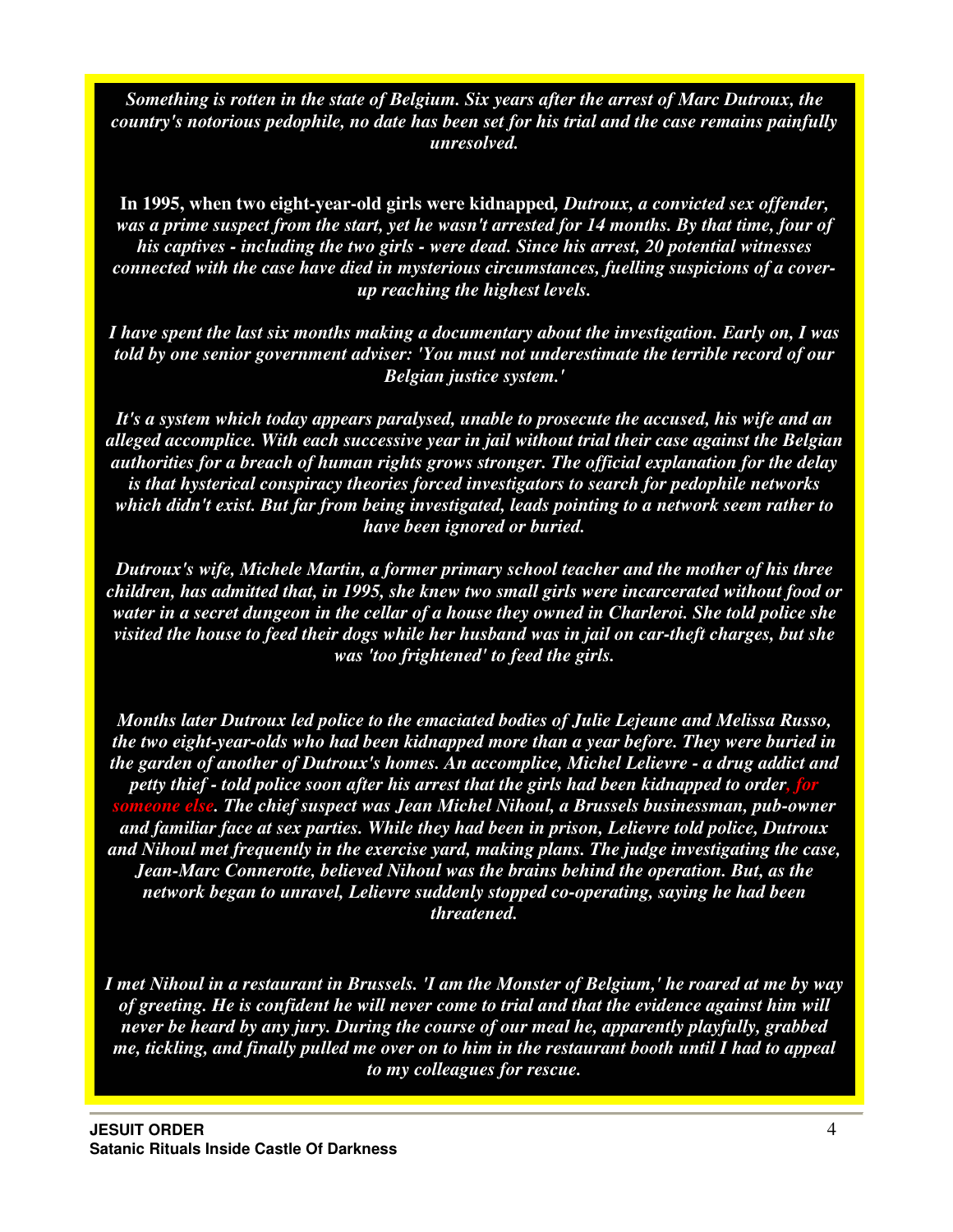*He will never come to court, he said, because the information he has about important people in Belgium would bring the government down. The Monster of Belgium denies he's a paedophile but seemed to enjoy his notoriety and demanded £1,000 for his story. We declined his offer. Every documentary likes a monster but we don't pay for interviews and frankly I'd already had enough.* 

*But we did need to offer Nihoul a right to reply to the accusations made by Regina Louf, a woman now aged 33 whose testimony has divided Belgium. Louf came forward after Judge Connerotte made an appeal to victims of paedophiles to tell police what they knew. Connerotte, the man who had arrested Dutroux and saved two teenage girls from his dungeon, was a hero in Belgium. Louf was the first of 10 to come forward.* 

*She told investigators how from the age of 12 she'd been 'given' by her parents to a family friend, Tony Van den Bogaert, who'd had a key to their house. He would collect her from school and take her away for weekends to sex parties where she was 'given' to other men and secretly filmed having sex with them. 'It was highly organised,' she says. 'Big business. Blackmail. There was a lot of money involved.'* 

*In 1996 she related her experiences to a police team under carefully filmed and supervised conditions. She described certain regular clients including judges, one of the country's most powerful politicians (now dead) and a prominent banker. She gave the police the names by which she knew these men, detailed the houses, apartments and districts where she'd been taken with other children to entertain the guests.* 

*This 'entertainment' was not just sex, she told the police. It involved sadism, torture and even murder, and again she described the places, the victims and the ways they were killed. One of the regular organisers of these parties, she claimed, was the man she knew as 'Mich', Jean Michel Nihoul, 'a very cruel man. He abused children in a very sadistic way', she said. Also there, she said, was the young Dutroux.* 

*'Dutroux was a boy who brought drugs, cocaine to these parties - he brought some girls, watched girls. At these events Nihoul was a sort of party beast while Dutroux was more on the side.'* 

*Louf's testimony was vitally important. If true, it placed Dutroux and Nihoul, suspected accomplices in the latest child abductions, together at the scene of similar crimes 10 years before. Police began to check her story. But then something changed.* 

*In October 1996, Connerotte, the only man who has ever advanced the Dutroux investigation, was sacked from the case. He had attended a fund-raising dinner in support of the victims' families and was accused of a conflict of interests.* 

*A crowd of 400,000 marched on the Palace of Justice in Brussels to protest. The father of one of the murdered children, Gino Russo, spoke for the demonstrators. 'It was like spitting on the grave of Julie and Melissa,' he*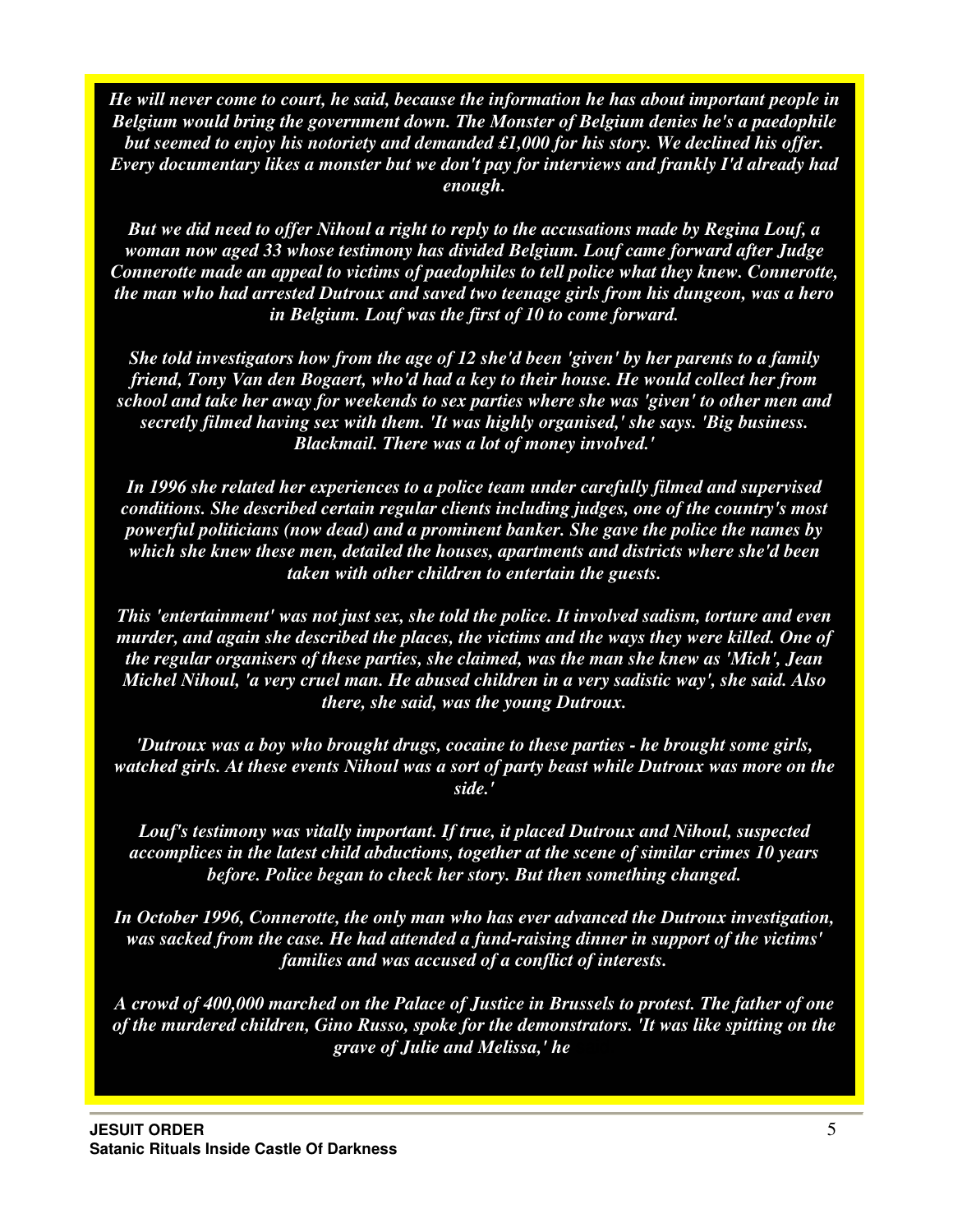*Connerotte was replaced by Judge Jacques Langlois, for whom this case would be his first assignment. Langlois has spent the last five years in constant conflict with the public prosecutor assigned with him to the case, Michel Bourlet. Since Connerotte was sacked, according to the Russos, the Dutroux file has acquired no new evidence.* 

*Next to be dismissed, a few months later, was the special team of police officers who had interviewed Louf and the other witnesses. By now the police believed they had verified key elements of Louf's story. At least one of the murders she described matched an unsolved case. One of the police officers in the team, Rudi Hoskens, had been assigned to re-examine that case and was convinced she had witnessed the murder: 'She gave us some details that made us think it's impossible to give without having been there at that place - the way the body was found at that time, and the way she described the person who was killed.'* 

*What Louf had described was a macabre torture which had eventually killed a 15-year-old girl she knew as Chrissie. 'It was a sort of bondage,' she told me, 'so her legs and her hands and her throat were connected with the same rope, and so when she moved she strangled herself.' Louf insists both Nihoul and Dutroux were there that night. Nihoul, she claims, took part in the murder, a charge he denies. Dutroux, she says, watched.* 

*Christine Van Hees's body had been found in 1984 dumped in the grounds of a disused mushroom farm on the outskirts of Brussels. The farm was later demolished but in 1996 Louf described to the police team its intricate details, the wallpaper, the sinks, hooks on the ceiling, a network of stairs and adjoining rooms unique to that building.* 

*When I put this evidence to Anne Thily, Prosecutor General of Liège, in overall charge of the Dutroux affair, she gave me a shrug and repeated the official line in Belgium, that Louf is a fantasist and has invented everything.* 

*This is not the view of the man who grew up at the farm, the son of the former owner, who showed me photographs of the house and the mushroom factory. He said: 'I have never met Regina Louf. All I know is that she could not have described the house as well as she did unless she'd been there. It was two houses joined together in a strange way. It would be impossible to invent it.'* 

*For 12 years the unsolved murder of Van Hees gathered dust in the Brussels files under the direction of Judge Van Espen. Two years ago a Belgian journalist revealed the close relationship between Judge Van Espen and Nihoul and his then wife.* 

*As a lawyer, Van Espen had represented Nihoul's wife. Van Espen's sister was the godmother of Nihoul's child. Yet, when Louf accused these two of the murder, Judge Van Espen saw no conflict of interest, no reason to resign. Nor was he sacked, as Connerotte had been. Instead he was allowed to order the police officers to stay out of the case. Van Espen only resigned as the judge in charge of the mushroom factory investigation in early 1998 after his relationship with Nihoul was exposed.*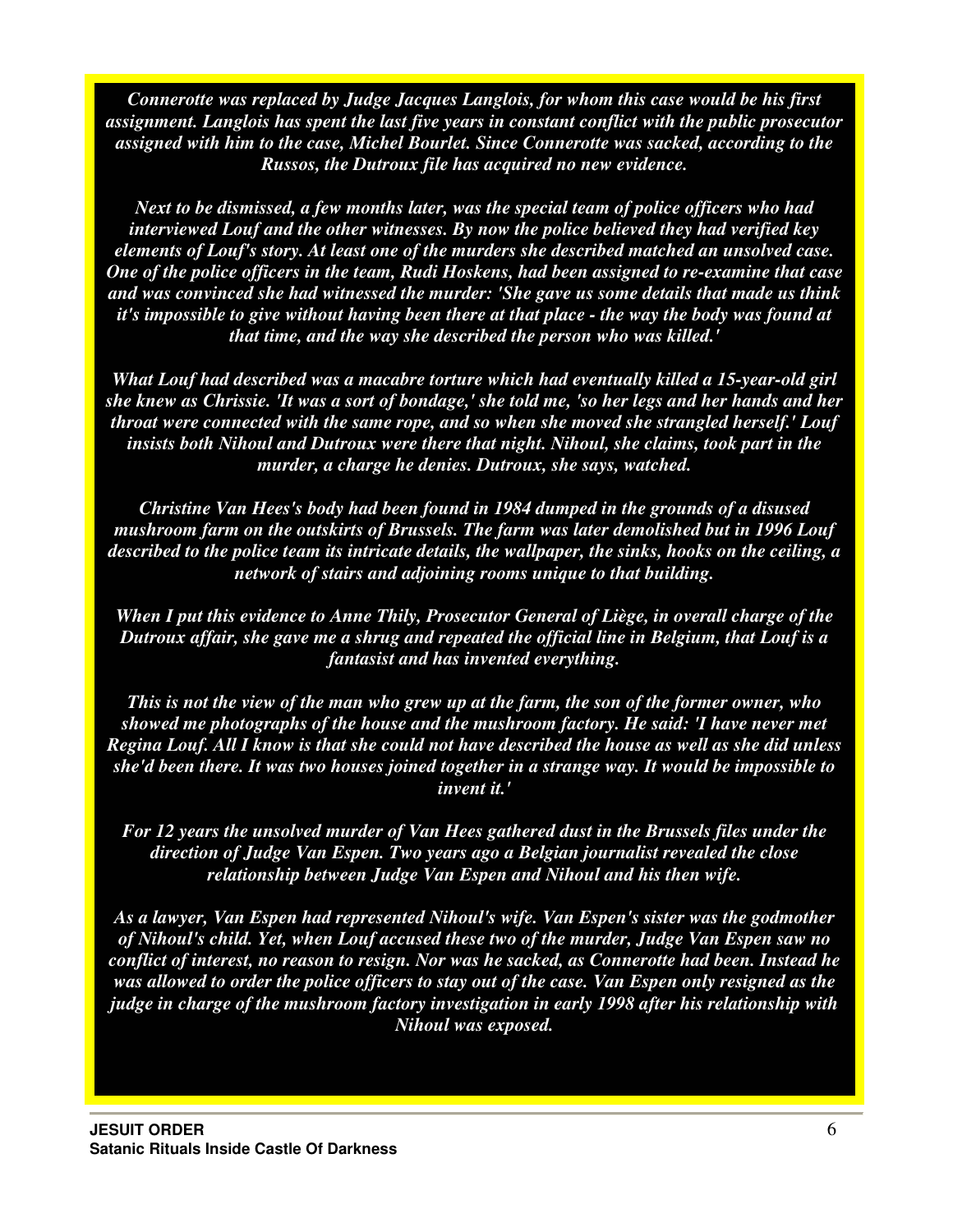*In the spring of 1997 Louf's interrogators had been sent home without explanation and a new team was assigned to 'reread' her testimony. The press was briefed that the previous team had been removed because they had manipulated the evidence of Louf, who was then known by the code name X1. It is a charge which the police team has always vigorously denied and which has never been substantiated.* 

*And then the media campaign began. Louf's name was leaked to the press. The governmentowned TV station RTBF began a campaign designed to prove that Dutroux was an 'isolated pervert' kidnapping girls for himself, that there was no network, that Nihoul was innocent and Louf was a liar.* 

*Belgium's flagship current affairs television programme, Au Nom de La Loi , floated Louf's face over a backdrop of crows pecking over debris orchestrated by a Blair Witch-style soundtrack. Her ageing parents appeared as tragic victims of a deranged fantasist, whose false memories had blighted their last years.* 

*What the programme makers knew but didn't say was that the parents had already admitted to police that a family friend in his forties, Tony Van den Bogaert, had had a key to their home and unlimited access to their 12-year-old daughter. Nor did they tell their viewers that Van den Bogaert had himself admitted his relationship with Louf to police. Van den Bogaert lives freely on the borders of Belgium and Holland unmolested by the law or the press. Au Nom de La Loi has never attempted to track him down and expose this self-confessed paedophile. Instead they have devoted hours of air-time to destroying the name of his victim, Louf, whose only offence appears to be that she was prepared to testify about the organised abuse she'd suffered as a child.* 

*This campaign has succeeded. Judges have announced that Louf will not be called as a witness in any future trial of Dutroux or his associates. Her testimony and that of all the 10 witnesses who came forward to Judge Connerotte has been declared*

*Noone has ever followed the Dutroux investigation more closely than Gino and Carine Russo, the parents of Melissa. What alarms them more than anything is the dearth of evidence or independent witnesses in the whole affair.* 

*The Russos have access to the dossier of evidence which will, eventually, be presented to a jury. What alarms them, they say, is that it contains little more than the highly suspect version of events offered by Dutroux and his wife. This is crucial because while Dutroux admits incarcerating their daughter in his home, he denies her kidnap, rape or murder. Dutroux even claims he tried in vain to save the girls and that Melissa died in his arms worthless.* 

*The Russos have lived this nightmare ever since Melissa disappeared with her friend Julie in June 1995. Although Dutroux was a known paedophile, police didn't search his house for five months, and when they did they failed to find the girls, despite the sound of children in the cellar.*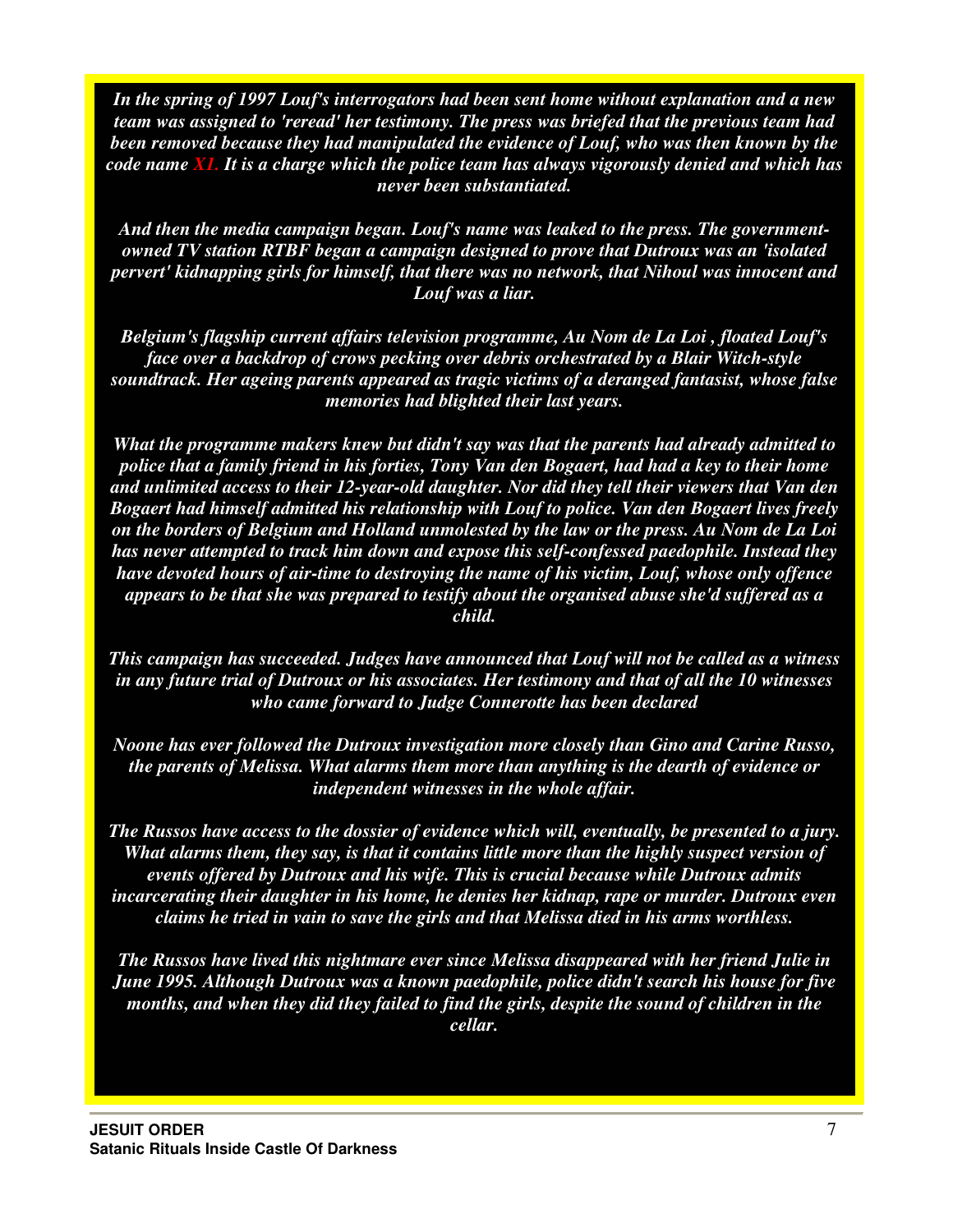*When a parliamentary commission examined the series of failures in the Dutroux investigation the police officer responsible, René Michaux, claimed it was a genuine mistake, that the entrance to the dungeon was well hidden and that the children's voices seemed to come from outside. He found a speculum on the floor which he lifted, handled and returned to Dutroux's wife without forensic analysis.* 

*They found films which went undeveloped and videos which they didn't watch. Had they done so, they would have seen Dutroux building the dungeon. Instead Dutroux continued to abduct girls. In August 1996, four days after his last kidnap, he was arrested. He showed police the dungeon from where two girls were freed and then he led them to where Melissa and Julie were buried.* 

*Carine Russo was not allowed to see her daughter's body. 'I begged and pleaded. I went with my lawyer but they refused. They told me the law did not permit it. "But who will identify my daughter?" I asked them. "Who will confirm that it's her?" "Dutroux has identified her," they told me.' Then Carine looks at me. 'It is stupefying,' she says.* 

*The autopsy report reveals Melissa was raped repeatedly over a prolonged period. But there is nothing, no DNA evidence, no witness sightings, no forensics of any kind to show whether it was Dutroux, or anyone else.* 

*Carine Russo points to a wall of files in her office. 'Where are the results of the swabs taken from Melissa's body for analysis? We know swabs were taken. It says so in the reports. But there are no results. I've asked the prosecutor repeatedly and no one seems to know.'* 

*After their years of grief and their betrayal by the Belgian police and judiciary, the Russos barely believe a word of the official version: that Dutroux, the lone paedophile, kidnapped the girls for his personal use and kept them in the cage in his cellar until their death of starvation the day he returned home after four months in jail. How, they ask, could two children survive alone with virtually no food or water for four months?* 

*The Russos suspect the girls weren't there at all. A number of reported sightings of Melissa, one in an upstairs room of a Charleroi nightclub, which were never followed up, have convinced them that someone else had access to the girls while Dutroux was in jail. Why else, they ask, were the hairs which detectives gathered from the dungeon in Dutroux's cellar never sent for DNA analysis? Why did Judge Langlois, Connerotte's replacement, refuse to have them tested despite pressure from his prosecutor, Michel Bourlet, who believed that a DNA identification of those hairs might reveal who else was involved.* 

*Langlois's boss, the Prosecutor General of Liege, Anne Thily, says: 'There was no need to get the hairs analysed as no one else entered the cage. There was no network so there was no need to look for evidence of one.*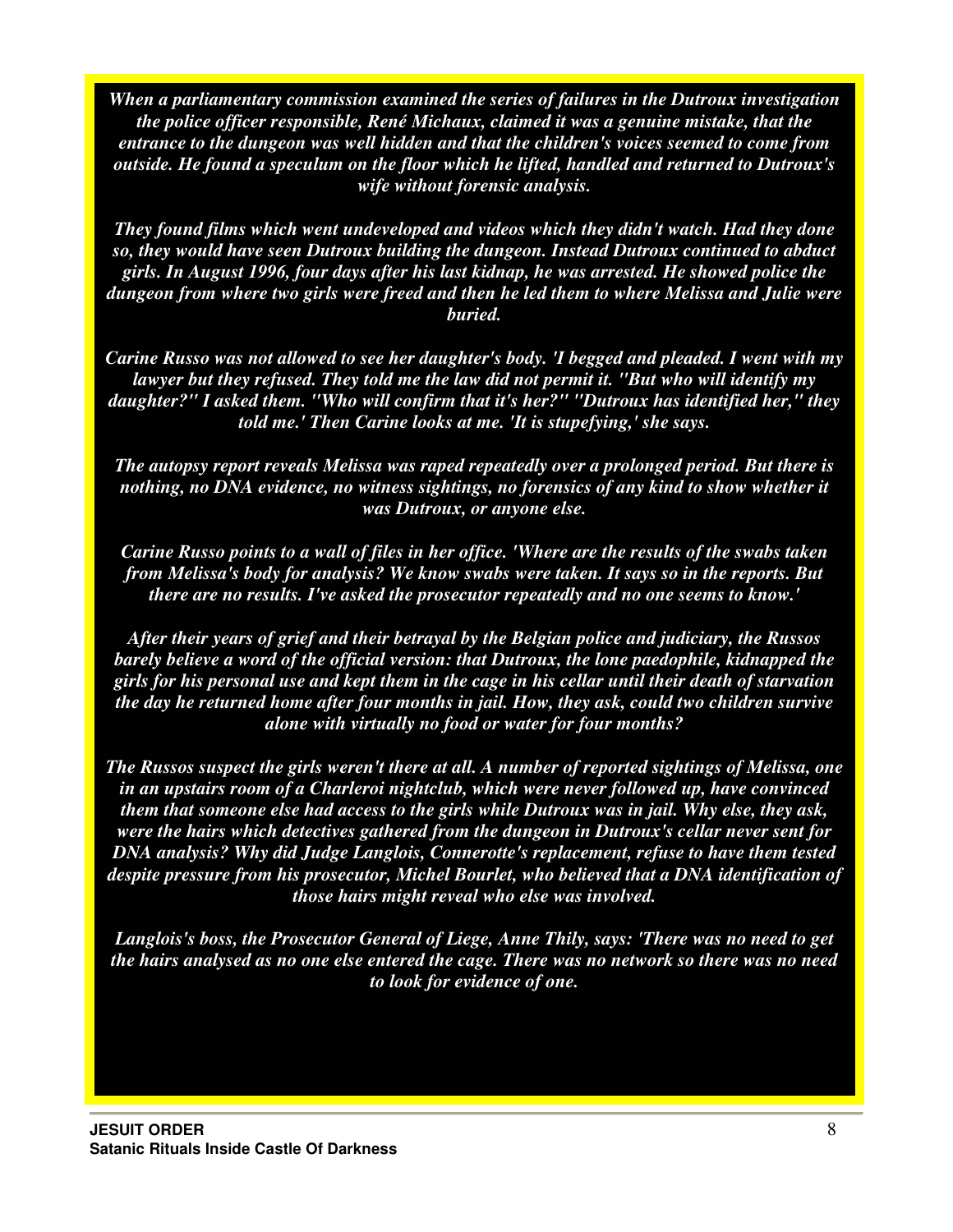*'In any case,' she continued, 'the hairs have all now been analysed - all 5,000.' And the results of this analysis? 'Nothing.' Thily flashed me a triumphant smile. 'No evidence of any relevance in the Dutroux affair. Which proves, of course, that Langlois was right all along.'* 

*But this is not true. Sources central to the investigation confirm that to date the hairs have still not been analysed. How can such a senior figure lie so brazenly? Another Belgian mystery.* 

*'Who raped the children?' I asked Thily. 'Dutroux of course.'* 

*'But he denies it. How will you prove it to the jury? There was no DNA test?' Now she was indignant. 'There were DNA tests, Madame.'* 

*'And the results?' 'Inconclusive. The bodies were too decomposed to test for DNA,' she says.* 

*But this too makes no sense. The autopsy states clearly that the bodies were not decomposed. Samples were taken. But no one seems to know what has happened to the results.* 

*Bruno Tagliaferro was someone who knew, or claimed to know, about the abduction of Julie and Melissa and the car which was used. The Charleroi scrap metal merchant told his wife in 1995 that Dutroux was trying to get him killed. It was something to do with the car in which girls had been taken.* 

*When he was found dead, apparently of a heart attack, his wife Fabienne Jaupart, refused to accept the verdict. Samples of his body sent to the US for analysis showed he'd been poisoned. Jaupart told reporters she was determined to find her husband's killer, but soon she too was found dead in her bed, her mattress smouldering. It was declared suicide. Since 1995, there have been 20 unexplained deaths of potential witnesses connected with Dutroux.* 

*'In Belgium,' says Regina Louf smiling, 'if you're a potential witness you're either dead, or like me, mad.'* 

#### Written: Joël van der Reijden Date: August 9, 2005

*Chateau des Amerois The castle was owned by Prince Philipp von Saxe-Coburg-Gotha and later by the Solvay family. The Solvay family is one of the leading industrial families of Europe (producer of medicines, plastics, and chemicals like fluor). In their 1996 book, Fritz Springmeier and Cisco Wheeler (very unsure what to think of their information) referred to it* 

*as the 'Mothers of Darkness castle'. This obscure castle* **does indeed exist** *and has been named in late 1996 and early 1997 by at least one 'X' survivor of the Dutroux affair as a place where nasty things happened. Different witnesses who described child torture, child rape, child molestation, child hunting, and child murder have been declared 'mad', but only after all the original investigators were suddenly replaced. There were also multiple claims of sex parties that were held in different castles. It didn't matter that the witness accounts included many*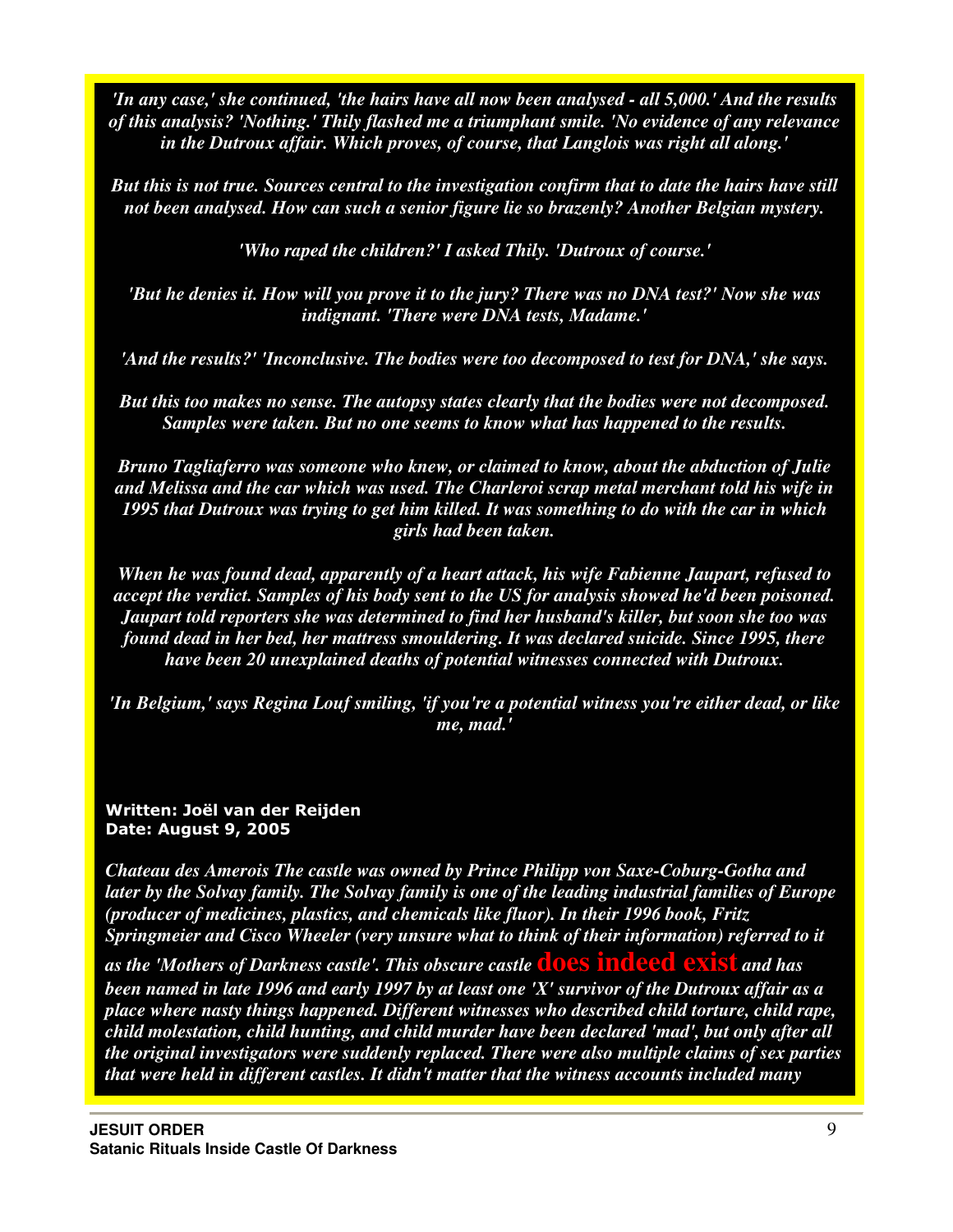*verifiable corroborative details and helped solve a couple of previous child murders. The cover up was so obvious that 300,000 Belgiums went to the streets to protest against the way the investigation was conducted. At least 3 families of the victims have been convinced there is a massive cover up and at least 20 crucial witness have 'committed suicide'. It seems to be very hard to get access to these X-files. Maybe that has to do with the fact that many senior officials have been named as participants in the above crimes, including members of the royal family and at least one former European Commissioner (name hasn't been made public). At the moment, I don't see how Springmeier or Wheeler could have gained access to these secret hearings, but we'll see where this story goes in the future. I'll also check out the place the first time I'm getting near it. The chateau is not named in the usual lists of Belgium castles. Pichot and references are in very short su* 



If Fritz Springmeier or Cisco Wheeler did not gained access inside this so called Mother Of Darkness Castle "X" well, Dr. Dan Burish encountered the Illuminati in satanic session. I also find it so hard to find this Mother Of Darkness Castle in Belgium, even I've checked the tourist spot (castle's location) many castles for tourist spot was mentioned but this castle is unique, it's not listed nor boldly mentioned. We have to remember that Belgium is Jesuit's strong territory.

## **BBC NEWS / EUROPE / DUTROUX FOUND GUILTY OF MURDERS**

## **The cover-up continues!**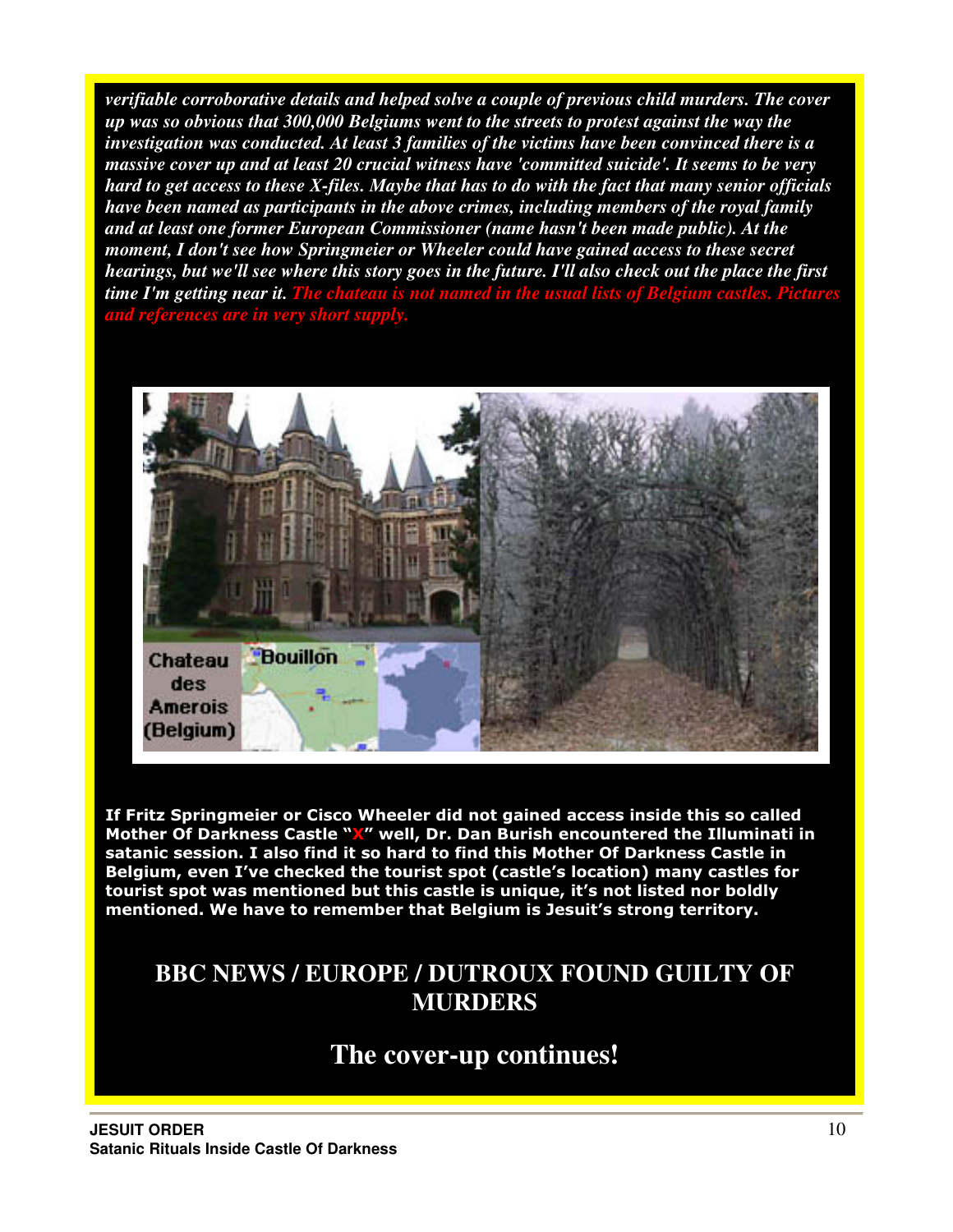*Dutroux with his handful of fall-guy patsies are blamed for these murders but this case shows how powerful people in society ( judges, police, news editors and politicians) can protect criminal elitists at the top levels of society!* 

*What! You think that this could not happen?* 

*Remember several facts about the history of police forces and those who have "governed" western socities for hundreds of years, and these are:* 

*The first kings were simply local warlords who took by force whatever they required - The status quo in all nations are the descendents of bloody tyrants.* 

*Secondly - the first socalled police force in the world - I believe that was the Bow Street Runners, was set up to protect the persons and property of the upper classes!* 

*It was not a democratic concept!* 

*The lower classes were never even considered!* 

## *At least Aljazeera mentions the Satanic cult! 17-6-04*

*Book Revives Fear of Grand Conspiracy* 

*Belgium Pedophilia Scandal /Did Authorities Cover Up Its Scope?* 

*Barry James, International Herald Tribune , 16/12/1999* 

*BRUSSELS - In Belgium, the X-Files refer not to the U.S. television series but to a series of horrific witness accounts of an alleged pedophile network.* 

*The five women and the male transvestite who testified anonymously in Belgium under the code-name ''X'' described an underworld of snuff movies and sadomasochist torture that was almost impossible to believe. And they said that politicians and other highly placed members of society were involved.* 

*The conventional wisdom is that the witnesses were either deranged or were recounting fantasies. It was, in the jargon of psychiatrists, a bad case of false-memory syndrome.* 

• *But a new book by three crime reporters, ''The X-Files: What Belgium Was Not Supposed to Know About the Dutroux Affair,'' published in French and Dutch in November, asserts that the X-witnesses were more credible than the conventional wisdom suggests.*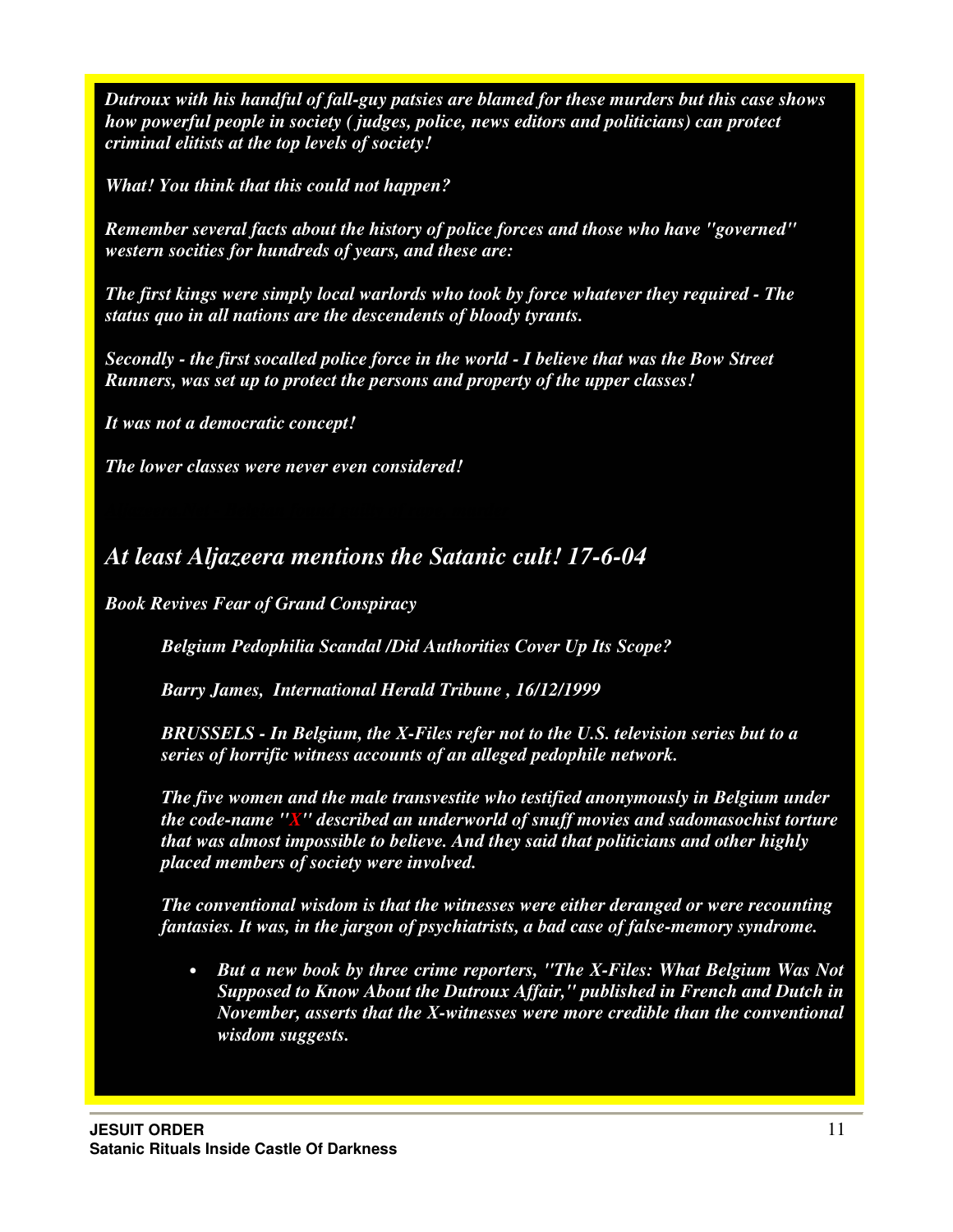• *The book draws copiously from police files, transcriptions of the X-witnesses' evidence, the findings of a parliamentary commission and other sources. Even if the way the X-witnesses testified seemed irrational, the authors say, many of the facts they described stand up to scrutiny.* 

*The book asserts that the evidence indicates a huge effort by magistrates and senior police officials to demolish the testimony of the X-witnesses.* 

*The authors infer from this evidence that there was considerable official interest in laying the blame for the pedophile scandal that exploded in 1996 entirely on Marc Dutroux, a convicted rapist and child abductor, who faces charges of kidnapping six young girls and murdering four of them. To admit otherwise, the authors argue, would have allowed the affair to threaten the stability of the nation, as it almost did when Mr. Dutroux stole the gun of a police guard in 1998 and escaped. That episode led to the resignation of two government ministers.* 

*Judicial authorities are not allowed to comment publicly on the case, but a retired prosecutor, Judge Guy Poncelet, called the thesis of the book ''brilliant and convincing.'' He said that ''certain political and judicial authorities,'' with the help of the state radio and television and much of the press, had deliberately played down disturbing evidence uncovered in the Dutroux investigation.* 

*Judge Poncelet's son, a police officer, was involved in another case in which Mr. Dutroux was implicated. He was investigating the trafficking of stolen cars in 1996 when he was shot and killed in an unsolved murder.* 

*Since last year, Judge Poncelet said, there has been a ''revisionist'' current in Belgium, intended to restore confidence in the state after a chain of extraordinary crimes, including the Dutroux case, the murder of the Socialist leader Andre Cools, and an unsolved series of random murders at supermarkets.* 

*The arrest of Mr. Dutroux in August 1996 brought a provincial prosecutor, Judge Jean-Marc Connerotte, to the world's attention. In rescuing two kidnapped girls from Mr. Dutroux's underground dungeon, the judge became a national hero.* 

*To lead the investigation of Mr. Dutroux, Judge Connerotte brought in one of the National Gendarmerie's top officers, Patriek De Baets, and his team of investigators.* 

*But a few weeks later, as 300,000 Belgians marched in a demonstration of national grief and solidarity, the country's highest legal authorities removed Judge Connerotte from the case because he had accepted an invitation from the grateful parents of the rescued girls to a fund-raising dinner for families of missing children.*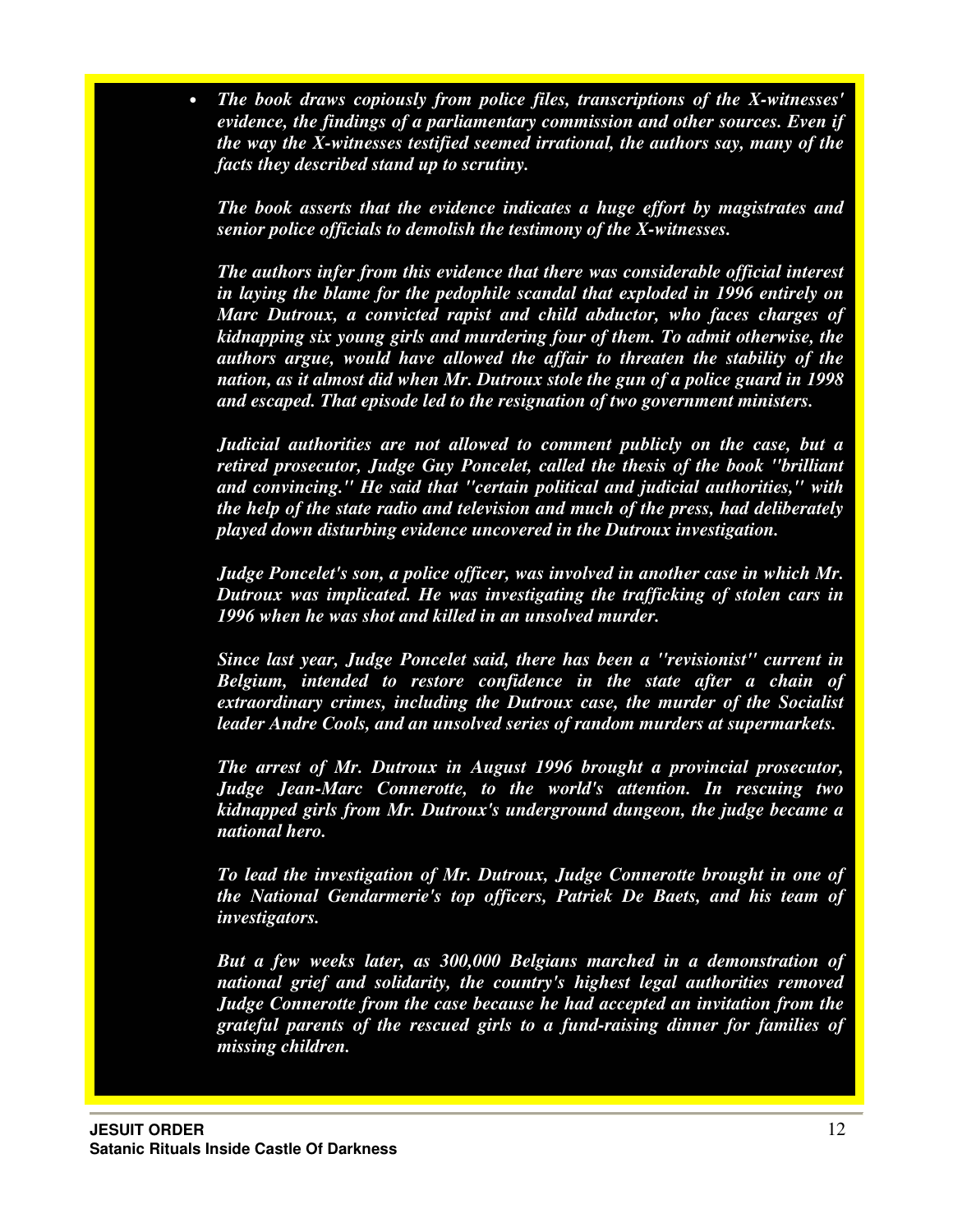• *In Belgium, prosecutors are supposed to remain strictly impartial. Nonetheless, Judge Connerotte's removal caused a national uproar. In his defense, the judge said he did not realize that the dinner was a fund-raiser.* 

*Mr. De Baets was in charge of interrogating the X-witnesses after they volunteered to give information. The most controversial of them was a young woman originally known only as X1, but whose real name, it emerged, was Regina Louf.* 

*Amid silence and tears during the course of several all-night interrogations, she poured out a terrifying tale of having been sold into prostitution by her grandmother and later introduced into a circle of orgies at which, she said, she had seen young children tortured and murdered.* 

*The other X-witnesses, one of whom worked for the police, told similar stories of childhood abuse, and described hunts at which children were chased through woods with Dobermans.* 

*Mr. De Baets, the book says, became convinced that the horrors Mrs. Louf dredged up from her memory corresponded to the truth. He had each of her statements checked out, and discovered that she had inexplicably detailed knowledge of the unsolved murders of two young women in the 1980s that supported the thesis of a conspiracy.* 

*''We tried to find out if what she said was possible,'' Mr. De Baets later said, ''and yes, it was possible.''* 

*According to the authors, senior magistrates and gendarmerie officials became concerned about the sweeping scope that the investigation was assuming and about the enormity of the evidence. They therefore initiated an inquiry into Mr. De Baets's handling of the case, which eventually consumed as much time and energy as the investigation itself.* 

*''The suspicion grew that De Baets and others formed part of a sect bent on destabilizing the kingdom,'' the book says, adding that because of this, Mr. Baets and his colleagues were dropped from the investigation and sent home on indefinite leave.* 

*In 1997, a judge charged Mr. De Baets with concealing the fact that Mrs. Louf had incorrectly identified the photograph of a murder victim, which would have seriously undermined her evidence. In fact, the authors said, the videotape of the interrogation showed that Mrs. Louf was deeply averse to looking at the photographs. It was later established that the missing piece of evidence, known as a proces verbal, had been in the files all along.*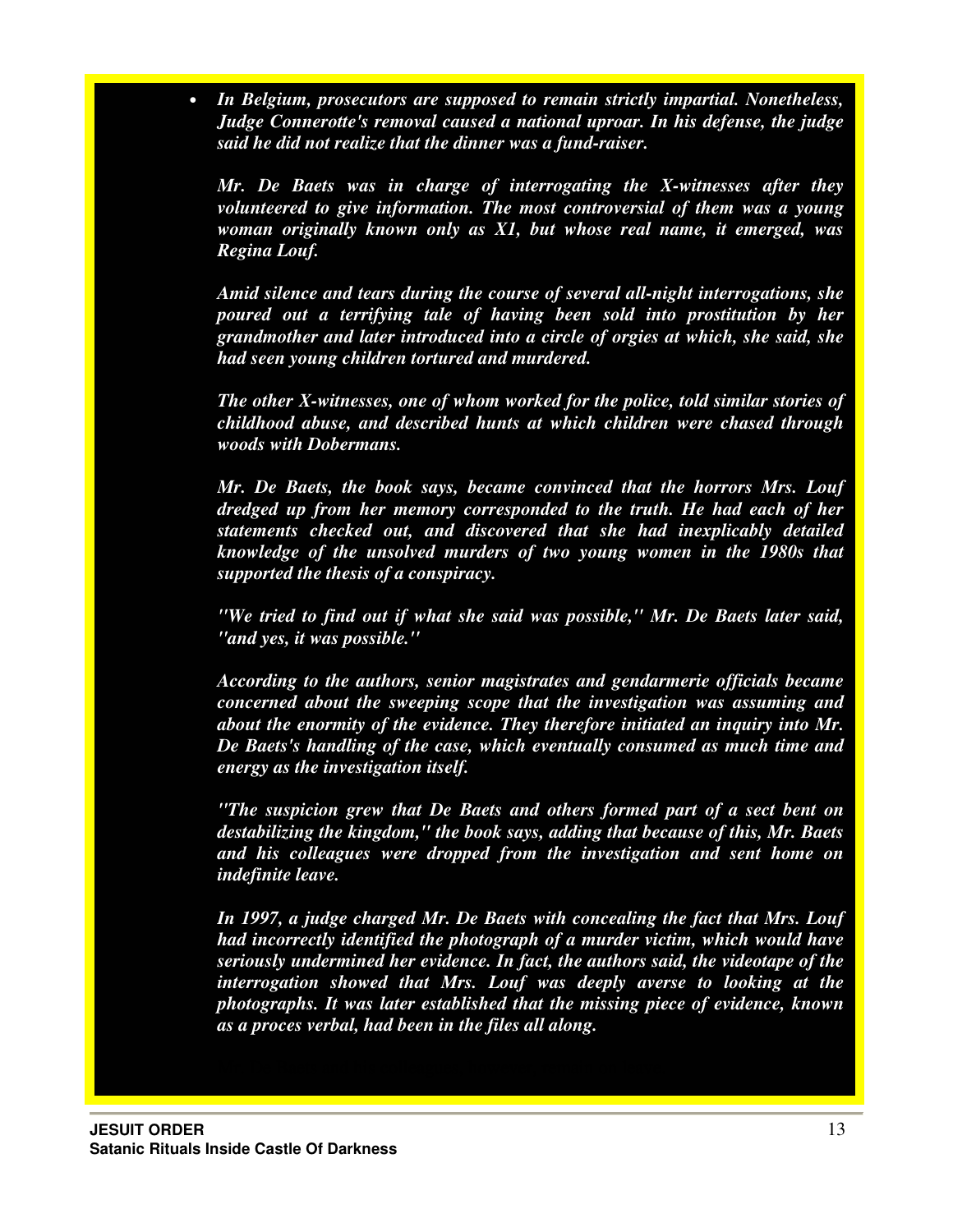• *Mr. De Baets was exonerated this year. In November, two journalists from Le Soir Illustre, who were judged to have defamed him and four colleagues, were ordered to pay the gendarmes 2.2 million Belgian francs (\$55,000), plus costs. Mr. De Baets and his colleagues, however, remain on leave.* 

*THE ''X-FILES'' was written by two reporters from the newspaper De Morgan, Annemie Bulte and Douglas De Coninck, and a reporter from the weekly Journal du Mardi, Marie-Jeanne Van Heeswyck, who is appealing a 500,000 franc fine for revealing prosecution secrets.* 

*The internal investigation into Mr. De Baets dragged on so long that its details were never passed to a parliamentary commission of inquiry into the Dutroux investigation. Even so, the commission, headed by the present justice minister, Marc Verwilghen, was scathing in its condemnation of police inefficiency and the way in which prosecutors jealously kept information to themselves.* 

*Mr. De Baets's superiors re-examined the transcripts of the interrogations of Mrs. Louf several times. The authors say the investigators had such a poor grasp of Dutch, in which the interviews were conducted, that they changed or misunderstood meanings in a way that discredited the witness.* 

*Aime Bille, one of Mr. Baets's collaborators, said in a recent interview that Mrs. Louf's testimony corroborated details of cases on which gendarmes already were working. The discrediting of her evidence, Mr. Bille said, brought these investigations to a halt, meaning that the truth may never be discovered.* 

*According to the book, the X-witnesses said that the prostitution, or worse, of children was commonplace. Mr. Bille tried to establish how many children had gone missing in Belgium. Several of the prosecutors' offices failed to reply, but the Brussels region reported that 1,300 minors disappeared between 1991 and 1996.* 

• *Mr. De Baets established that after several of the disappearances, Mr. Dutroux paid large sums of money into several bank accounts. Within four years of being released early from jail, where he had served time for rape and kidnapping, Mr. Dutroux - whose only official income was a welfare check - was worth an estimated 6 million francs, suggesting to investigators that he was acting for others higher up in a pedophile and prostitution ring.* 

*Mr. De Coninck said that in researching the book, he and his fellow authors had become convinced that officials wanted to prove that Mr. Dutroux acted alone rather than as part of a conspiracy. Mr. Dutroux will go on trial, probably in 2001, along with his wife, Michele Martin, and another alleged accomplice, Michel Lelievre. By that time the statute of limitations on most of the unsolved murders described in the book will have run out.*